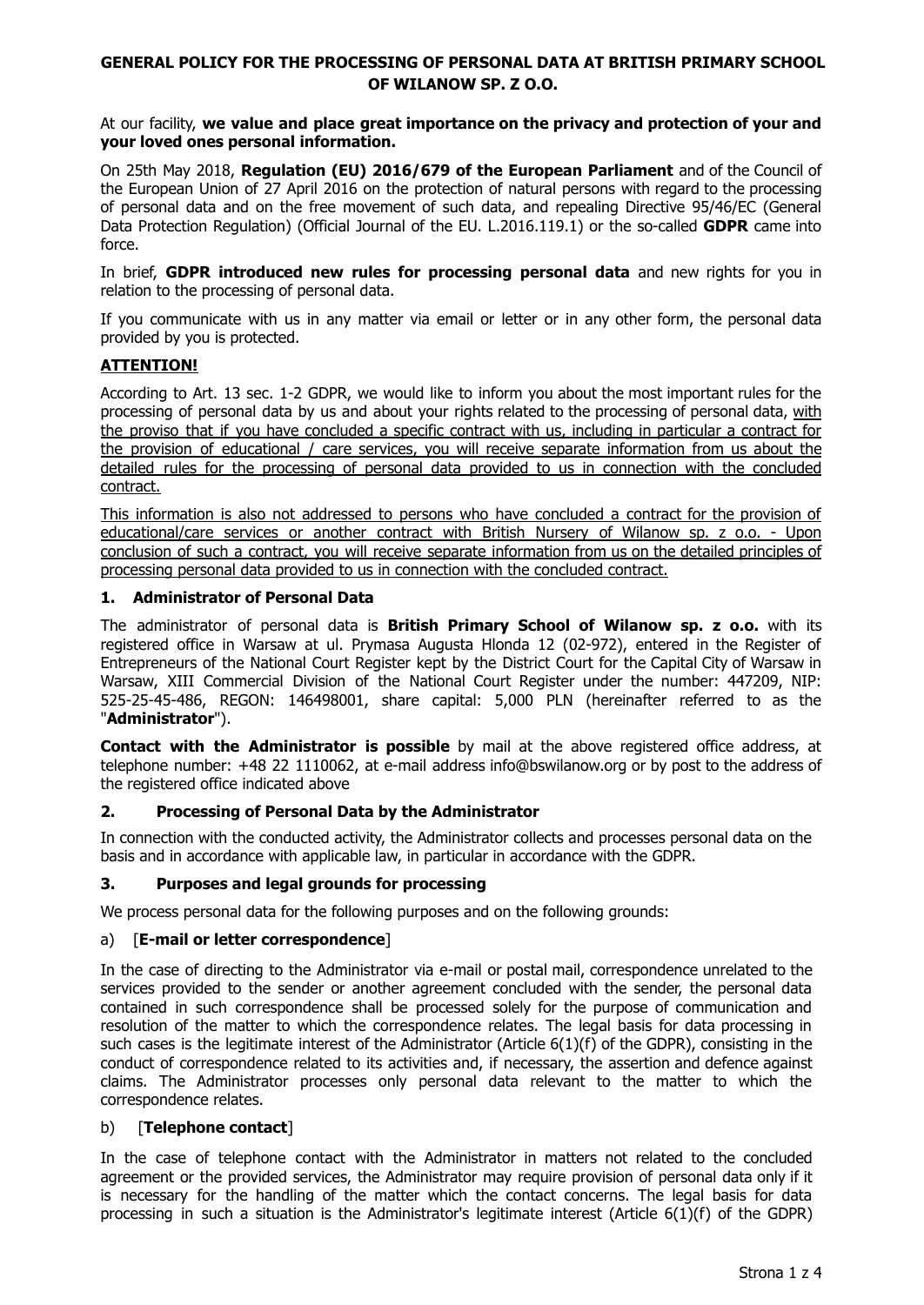consisting in the necessity to resolve the reported matter related to his/her business activity and, if necessary, to assert and defend against claims.

# **c)** [**Profile on the facebook portal**]

The Administrator runs a public profile of the British Primary School of Wilanow on Facebook and processes the data that visitors to this profile leave behind (e.g. comments, likes, and web IDs). Personal data of such persons is processed: for the purpose of enabling their activity on the profile and for the purpose of running the profile by the Administrator, for statistical and analytical purposes or may be processed for the purpose of asserting claims and defending against claims. The legal basis for the processing of personal data is the legitimate interest of the Administrator (Article 6(1)(f) of the GDPR), consisting of promoting its own brand and, if necessary, asserting and defending against claims.

Please note that the above information does not apply to the rules for the processing of personal data by the administrator of Facebook, which has its own rules of data processing, about which it informs portal users in an appropriate manner.

## d) [**Contact form**]

The administrator provides the possibility to contact him using an electronic contact form, available on the website at <https://www.bsw.com.pl/en/contact> (concerning all enquiries) or at <https://www.bsw.com.pl/en/admission/make-an-enquiry> (form dedicated to enquiries concerning recruitment). Using the form requires providing personal data which is necessary to establish contact with the sender and answer the enquiry. Providing data marked as obligatory is required in order to accept and service the enquiry, and the consequence of failing to provide such data is the lack of possibility to service the enquiry. Provision of other data is voluntary. The legal basis for the processing in such cases is the necessity to take action at the request of the data subject before entering into a contract (Article 6(1)(b) of the GDPR) or the legitimate interest of the Administrator, consisting of the conduct of correspondence (including the handling of enquiries) addressed to the Administrator in connection with its activities, and, if necessary, the assertion and defence against claims (Article  $6(1)(f)$ of the GDPR). With regard to data provided on an optional basis, the legal basis for their processing is the consent given by the sender (Article  $6(1)(a)$  of the GDPR) through the confirmatory action of the person sending the data in question.

## **e) [Admission procedures – pupils]**

As part of the recruitment process to the school, the Administrator expects the transfer of personal data of students and their guardians in the scope specified in the application form on the website <https://www.bsw.com.pl/en/admission/application-form>.

The legal basis and the purpose of the processing in such cases is the necessity to take action at the request of the data subject prior to entering into a contract (Article 6(1)(b) of the GDPR) or the legitimate interest of the Administrator in maintaining the correspondence (including the handling of queries) addressed to him in connection with his activities (Article  $6(1)(f)$  of the GDPR). On the other hand, with regard to the data provided on an optional basis, the legal basis for their processing is the consent expressed by the sender (Article  $6(1)(a)$  of the GDPR) through a confirmatory action, i.e. the sending of the data in question by the person concerned.

## f) [**Recruitment procedures - employees**]

As part of the recruitment processes, the Administrator expects the transfer of personal data from candidates (e.g. in a CV or cover letter) only to the extent specified in the provisions of labour law. Therefore, the candidate should not provide more information than indicated. In the event that the submitted applications for a given position contain additional data that go beyond the scope indicated by the provisions of labour law, their processing will be based on the candidate's consent (Article 6 (1) (a) of the GDPR), expressed through the confirmatory action of the submission of application documents by the candidate. In the event that the submitted applications contain information inadequate to the purpose of recruitment, they will not be used or taken into account in the recruitment process.

Personal data provided to us as part of recruitment processes are processed:

- if the desired form of employment is an employment contract in order to perform obligations resulting from legal provisions related to the employment process, including in particular the Labour Code - the legal basis for processing is the legal obligation incumbent on the Administrator (Article 6 par. 1 letter c) of the GDPR in connection with the provisions of labour law,
- in the event that the desired form of employment is a civil law contract in order to conduct the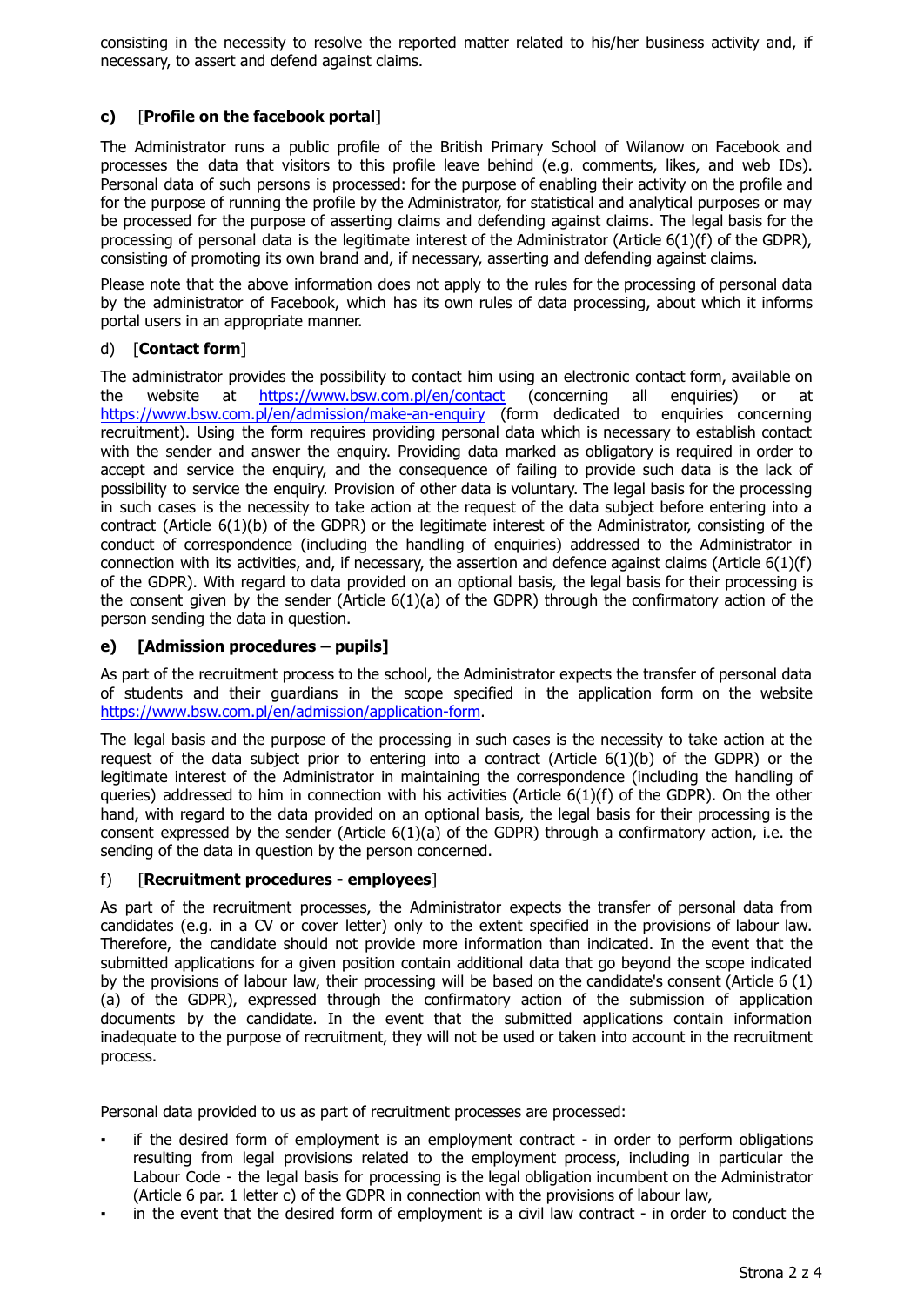recruitment process - the legal basis for the processing of data contained in the application documents is taking action before concluding the contract at the request of the data subject (Article 6 (1) (b)) GDPR),

- in order to carry out the recruitment process as regards data not required by law or by the Administrator, as well as for the purposes of future recruitment processes - the legal basis for processing is the consent expressed by the applicant (Article 6 (1) (a) of the GDPR),
- in order to verify the qualifications and skills of the candidate and to establish the terms of cooperation. In this situation, the legal basis for data processing is the legitimate interest of the Administrator (Article 6 (1) (f) of the GDPR), which is the verification of job candidates and determining the conditions of possible cooperation,
- in order to establish or pursue possible claims by the Administrator or to defend against claims. In this case, the legal basis for data processing is the legitimate interest of the Administrator (Article 6 (1) (f) of the GDPR).

To the extent that personal data is processed based on the consent given, the candidate may withdraw it at any time and this does not affect the lawfulness of the processing carried out before its withdrawal. If consent is given for the purposes of future recruitment processes, personal data will be deleted no later than after two years, unless the consent has been withdrawn earlier.

If the candidate prefers employment based on an employment contract, providing data in the scope specified in art. 221 of the Labour Code is required by law, including in particular the Labour Code. On the other hand, if you prefer employment based on a civil law contract, providing this data is required by the Administrator. The consequence of not providing this data is the inability to consider a given candidacy in the recruitment process. Providing other data is voluntary.

### g) [**Processing of personal data of contractors' staff members or persons cooperating with the Administrator on a commercial basis**]

In connection with concluding commercial contracts (B2B) as part of the conducted activity, the Administrator obtains from contractors the data of persons involved in the implementation of such contracts (e.g. persons authorised to contact, executing orders, etc.). The scope of the transferred data is always limited to the data necessary for the performance of a given contract.

Such personal data are processed for the purpose of the legitimate interests of the Administrator and its contractor (Article 6(1)(f) of the RODO), consisting of enabling the correct and effective performance of the contract and, if necessary, the assertion and defence of claims. Such data may be disclosed to third parties who are involved in the performance of the respective contract. The data are processed for the period of time necessary to realise the above interests and to comply with regulatory obligations.

### h) [**Collection of data in connection with the provision of services or the performance of other contracts**]

Where data are collected for the performance of a specific contract, the Administrator shall provide the data subject with details of the processing of their personal data at the time of entering into the contract or when the personal data are collected in cases where the processing is necessary for the purposes of taking action by the Administrator, at the request of the person concerned, prior to entering into the contract.

## **4. Data recipients**

The personal data provided to us may also be accessed by our subcontractors/suppliers, e.g. accounting, legal, IT companies or other entities to the extent necessary for the proper performance of the concluded agreement or due to the Administrator's legally protected interests, such as e.g. fulfilment of accounting and tax obligations, ensuring the Administrator's IT operations, in particular in order to ensure electronic communication with clients, handling of correspondence addressed to the Administrator.

## **5. Data retention period**

The retention period for your personal data depends on the purpose of the processing. The period of data processing may also result from the provisions of law, where they constitute the basis for processing. If the data are processed on the basis of the legitimate interest of the Administrator, e.g. for security reasons or in order to establish or assert claims or to defend against claims, the data shall be processed for the period making it possible to pursue this interest or to lodge an effective objection against data processing. If the processing is based on consent, the data shall be processed until the consent is withdrawn. In a situation where the basis for the processing of personal data is the necessity to conclude and perform a contract, the data shall be processed until the termination of the contract, however, the period of data processing may be extended in the case where the processing is necessary to establish or assert claims or to defend against claims, and after this period - only in the case and to the extent required by law. On the other hand, in a situation in which the basis for the processing of